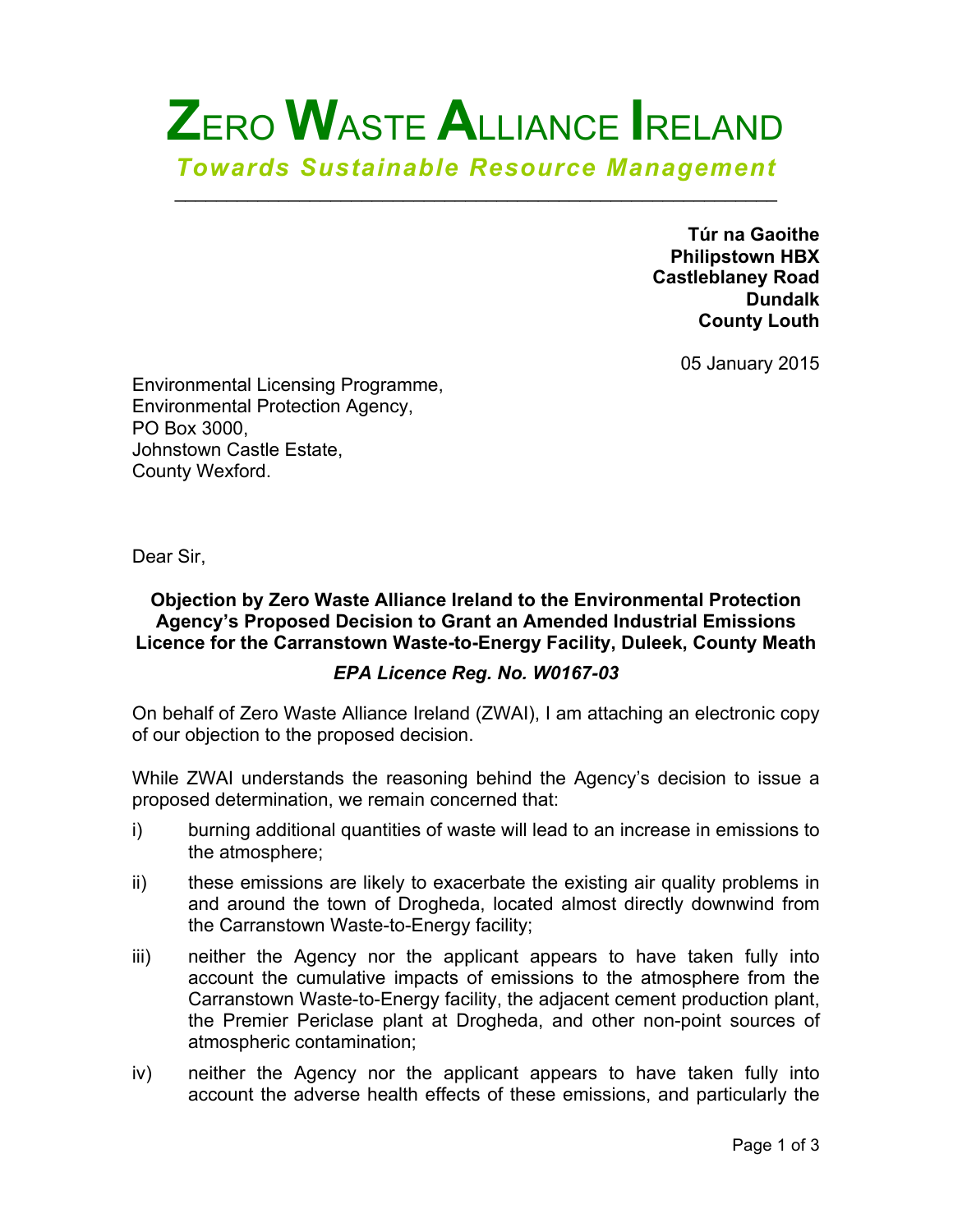effect of PM**<sup>10</sup>** particulates emitted by the Carranstown Waste-to-Energy facility;

- v) the proposed determination by the Agency does not make any reference to the lack of recent air quality monitoring in and around the town of Drogheda; which, if carried out, we believe would show a decline in air quality;
- vi) the Agency's proposed determination fails to address the concerns of ZWAI and others that more frequent and intensive air quality monitoring around the town of Drogheda (and in the vicinity of the cluster of industrial plants in the Carranstown-Drogheda region) is urgently needed, and has been identified by Drogheda Borough Council as a requirement to enable the Council to prepare an Air Quality Management Plan in accordance with the Council's decision made on 03 March 2014;
- vii) neither the Agency nor the applicant appears to have applied the Precautionary Principle when considering these potential adverse health effects on the local population; and the Agency has not taken the Precautionary Principle into account when making its decision to issue the proposed determination;
- viii) the applicant has failed to justify the need for the burning of additional quantities of waste, including the proposed additional hazardous waste streams; and it appears to ZWAI that the primary purpose of the review application was to increase the annual tonnage of wastes incinerated, for purely commercial reasons, so as to increase the economic viability and profitability of the plant; and these are not appropriate grounds on which the Agency should grant an amended Industrial Emissions Licence which would allow an increase in the tonnage and types of waste to be accepted and burned;
- ix) given that the existing waste intake and the proposed additional waste intake contain significant quantities of organic substances which could be more appropriately dealt with by composting or anaerobic digestion, it is our submission that the application by Indaver, and the Agency's proposed decision, would result in a significant quantity of wastes being dealt with by a process which is lower down in the European Waste Hierarchy;
- x) having considered the categories of waste to be incinerated, it is our submission that a substantial proportion of these wastes could easily be treated to produce Refuse Derived Fuel (RDF), additional quantities of which could be burned as an auxiliary fuel in one or more of several cement production plants, thereby displacing fossil fuels by a sustainable source of heat, and contributing to a reduction in Ireland's greenhouse gas emissions;
- xi) having further considered the categories of waste to be incinerated, and the quantities of energy to be generated per tonne of waste accepted, there is no doubt that the proposed additional quantities of waste would result in a downgrading of the facility from "recovery" (i.e., a designated waste-toenergy plant) to "disposal" (i.e., no more than an incinerator for the partial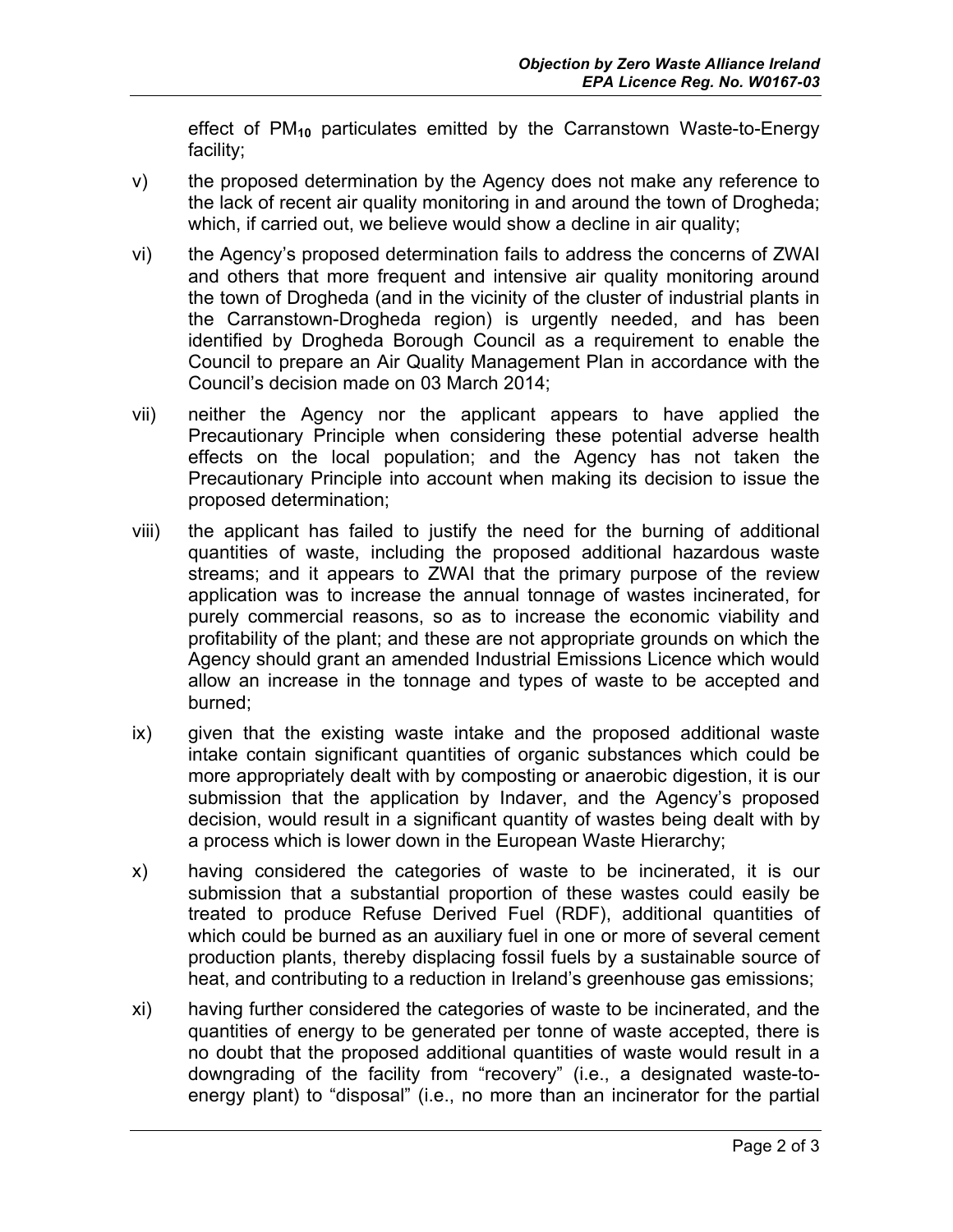destruction of waste); and we submit that this would be a retrograde step in Ireland's overall waste management policy, and should therefore be neither permitted nor condoned by the Agency; and,

xii) incineration of additional quantities of waste must necessarily result in Ireland's failure to comply with the requirements of the Stockholm Convention, a point which we made in our earlier submission to the Agency, and which was examined by the Agency's inspector in his report, but which we still consider to be an important issue to be resolved.

Please consider the above brief points in this covering letter as part of our overall objection to the Agency's proposed determination. We trust that you will find our submission relevant, and we look forward your response.

An electronic payment of the relevant statutory fee of  $\epsilon$  126.00 for making an objection will be made at the time when the objection is being submitted.

Yours sincerely,

311 Heel

Ollan Herr

**On behalf of Zero Waste Alliance Ireland.**

ZWAI-ILR-001 EPA Submission cover letter, 05-Jan-15.doc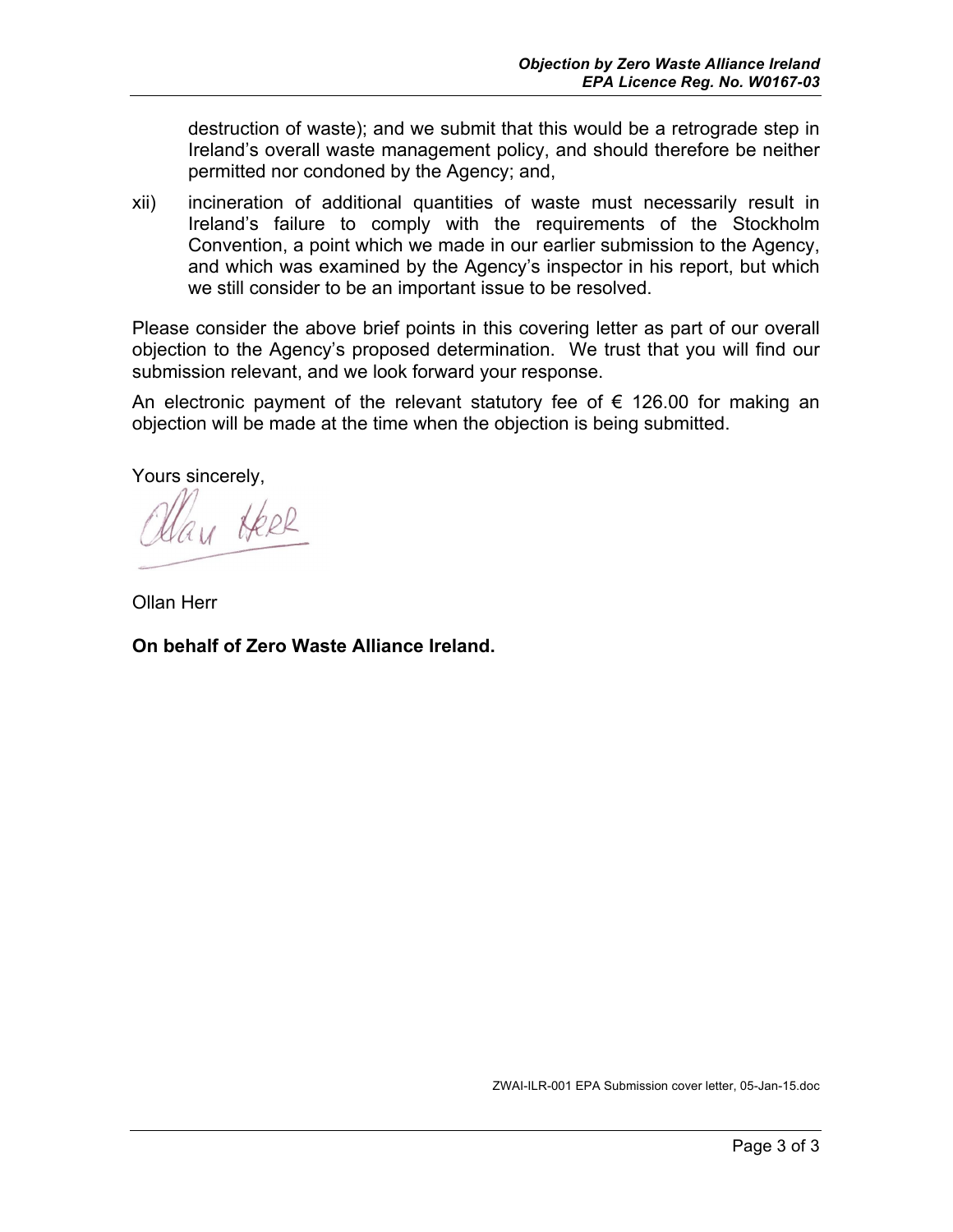

 $\mathcal{L}_\text{max} = \mathcal{L}_\text{max} = \mathcal{L}_\text{max} = \mathcal{L}_\text{max} = \mathcal{L}_\text{max} = \mathcal{L}_\text{max} = \mathcal{L}_\text{max} = \mathcal{L}_\text{max} = \mathcal{L}_\text{max} = \mathcal{L}_\text{max} = \mathcal{L}_\text{max} = \mathcal{L}_\text{max} = \mathcal{L}_\text{max} = \mathcal{L}_\text{max} = \mathcal{L}_\text{max} = \mathcal{L}_\text{max} = \mathcal{L}_\text{max} = \mathcal{L}_\text{max} = \mathcal{$ 

# **Objection by Zero Waste Alliance Ireland to the Agency's Proposed Decision to Grant an Amended Industrial Emissions Licence for the Carranstown Waste-to-Energy Facility, Duleek, County Meath** *EPA Licence Reg. No. W0167-03*

## **1. INTRODUCTION**

On 23 April 2012, Indaver Ireland Limited applied to the Environmental Protection Agency for a review of the Industrial Emissions Licence W0167-02 for the company's Waste-to-Energy Plant at Carranstown, Duleek, Co. Meath. This licence was originally granted as a Waste Licence on 16 February 2011, and was changed to an Industrial Emissions Licence on 31 December 2013.

The key changes requested by the applicant were:

- (i) An increase of 35,000 tonnes (equivalent to a 17.5% increase) in the annual waste throughput, to a maximum waste incineration capacity of 235,000 tonnes per annum (up to 31 December 2019, reducing to 220,000 tpa thereafter); and,
- (ii) Inclusion of additional hazardous and non-hazardous waste types in the list of wastes to be accepted for incineration.

The reasons given by the applicant for the above changes were:

- a) to realise the full potential of the Waste-to-Energy Plant which was designed based on thermal capacity rather than tonnage throughput; and therefore more waste needs to be processed to meet the thermal capacity of the boiler; and,
- b) to permit the acceptance of additional waste streams, including hazardous waste, which would increase the overall calorific value of the waste.

The above are purely commercial reasons, and do not contribute in any way to the effectiveness of the facility as a piece of infrastructure which would contribute to the better management of waste in Ireland. In fact, we believe the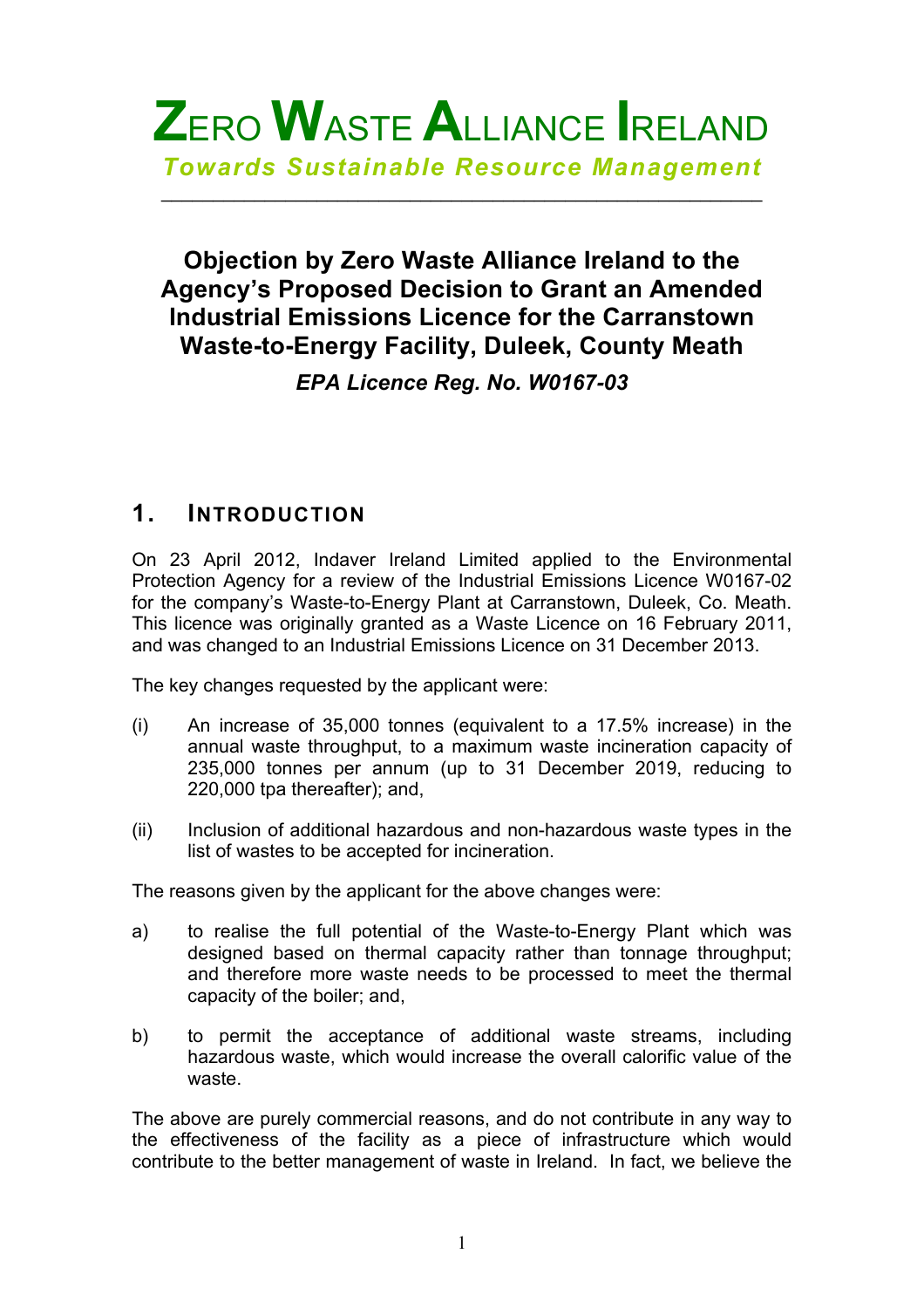opposite to be true, that the proposed amendments to the licence would be a retrograde step.

# **2. REASONS FOR OBJECTING TO THE AGENCY'S PROPOSED DETERMINATION**

#### **2.1 Failure by the Applicant to Justify the Proposed Increase in Waste Acceptance**

The applicant has failed to justify the need for the burning of additional quantities of waste, including the proposed additional hazardous waste streams; and it appears to ZWAI that the primary purpose of the review application was to increase the annual tonnage of wastes incinerated, for purely commercial reasons, so as to increase the economic viability and profitability of the plant.

These are not appropriate grounds on which the Agency should grant an amended Industrial Emissions Licence which would allow an increase in the tonnage and types of waste to be accepted and burned.

## **2.2 Inadequate Air Quality Monitoring in Drogheda**

Ambient air monitoring in Drogheda is inadequate, and about 13 years ago between Feb 2002 and Jan 2003 ambient air pollution was measured in Drogheda. The status of air quality in Drogheda for this period of measurements was rated as being very poor.

Drogheda is in Zone C, one of the four air quality zones in Ireland. Zone C is comprised of 15 specified urban areas with populations greater than 15,000. The implications of this assessment are that within Zone C.

- Levels of  $PM_{10}$  must be monitored continuously
- Levels of nitrogen dioxide, benzene and lead may be assessed using modelling or objective estimation.

The Air Quality Framework Directive states that modelling or objective estimation techniques may be used to assess ambient air quality if levels of the pollutant in question in that zone are below the lower assessment threshold. Continuous monitoring is required if levels exceed the upper assessment threshold. If levels are between the two thresholds then a combination of measurements and modelling techniques may be used

Given the unusual concentration of potential pollution sources:

- Car traffic and home heating in the town,
- The town's location along a deep river valley,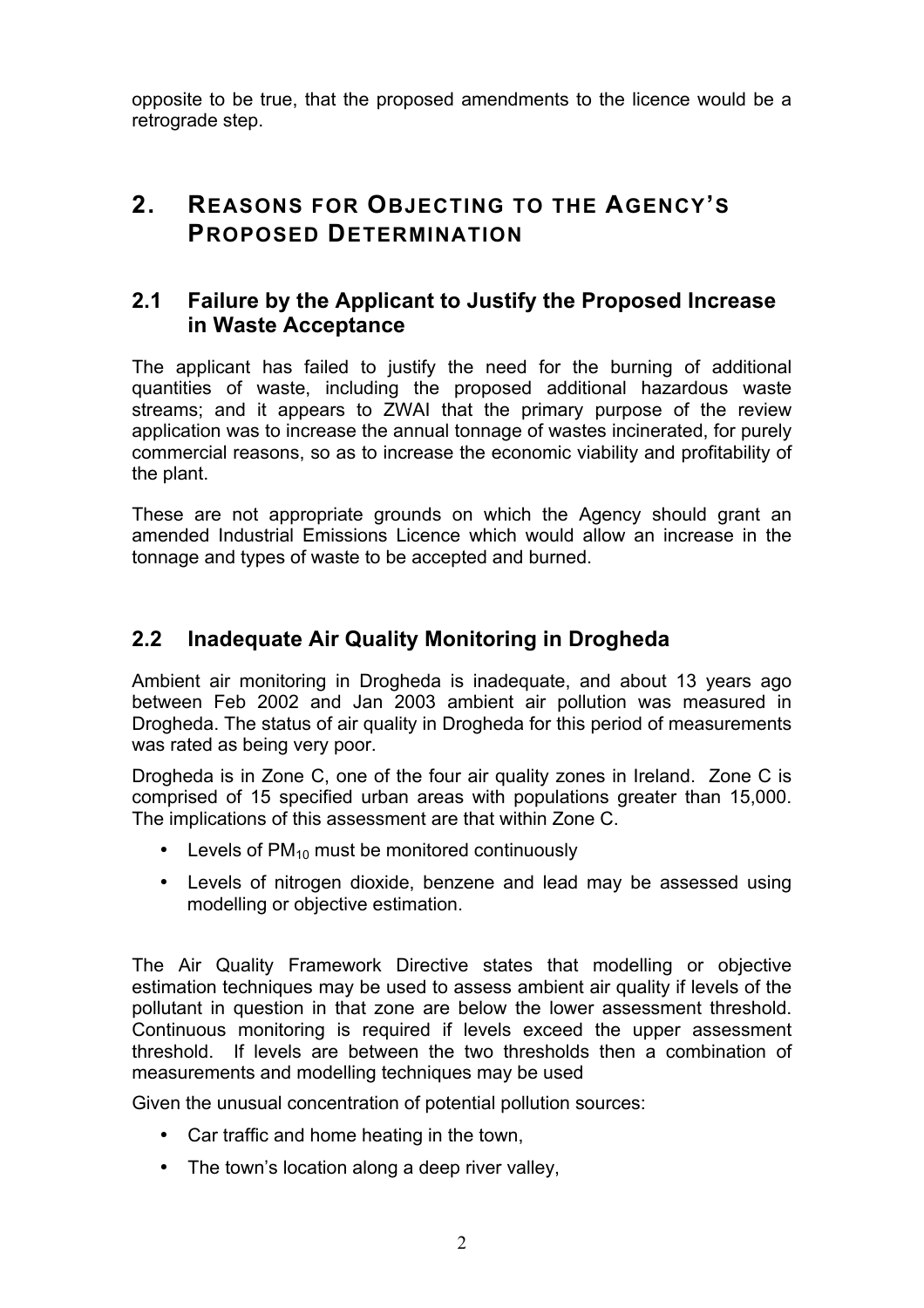- The large Platten Cement factory,
- Its licence to burn waste,
- The emissions from Premier Periclase,
- The new Indaver Municipal Waste Incinerator,
- Its recent new licence to burn hazardous waste,

ZWAI consider that it is essential to have much improved air quality monitoring in and around Drogheda. If the levels of air pollution have the potential to increase in Duleek and Drogheda as a result of increases in the incineration of waste in the Duleek Caranstown Drogheda areas then surely one should "continuously measure" these ambient air pollutants?



The 2002 to 2003 EPA measurements of the PM10 in Drogheda are shown above. It seems to us that pollution from traffic is unlikely to contribute significantly because there is no congestion in the streets of Dundalk and Drogheda in July and August when schools are shut. Those enormous peaks above the limit line are very unlikely to be from a steady pattern of urban traffic. Likewise we can't claim that there was much coal burning happening in August or September. We just don't believe that the high PM10 figures are as a result of traffic as was claimed in the Air Quality in Drogheda Plan of 2011 to 2017. Our view is that figures are likely to be from peak events from the existing industrial sources in Drogheda in 2002.

Our concern is that we are likely to see higher levels of pollution in Drogheda and Duleek today because of the additional pollution resulting from the EPA licences to burn waste that was given to Indaver.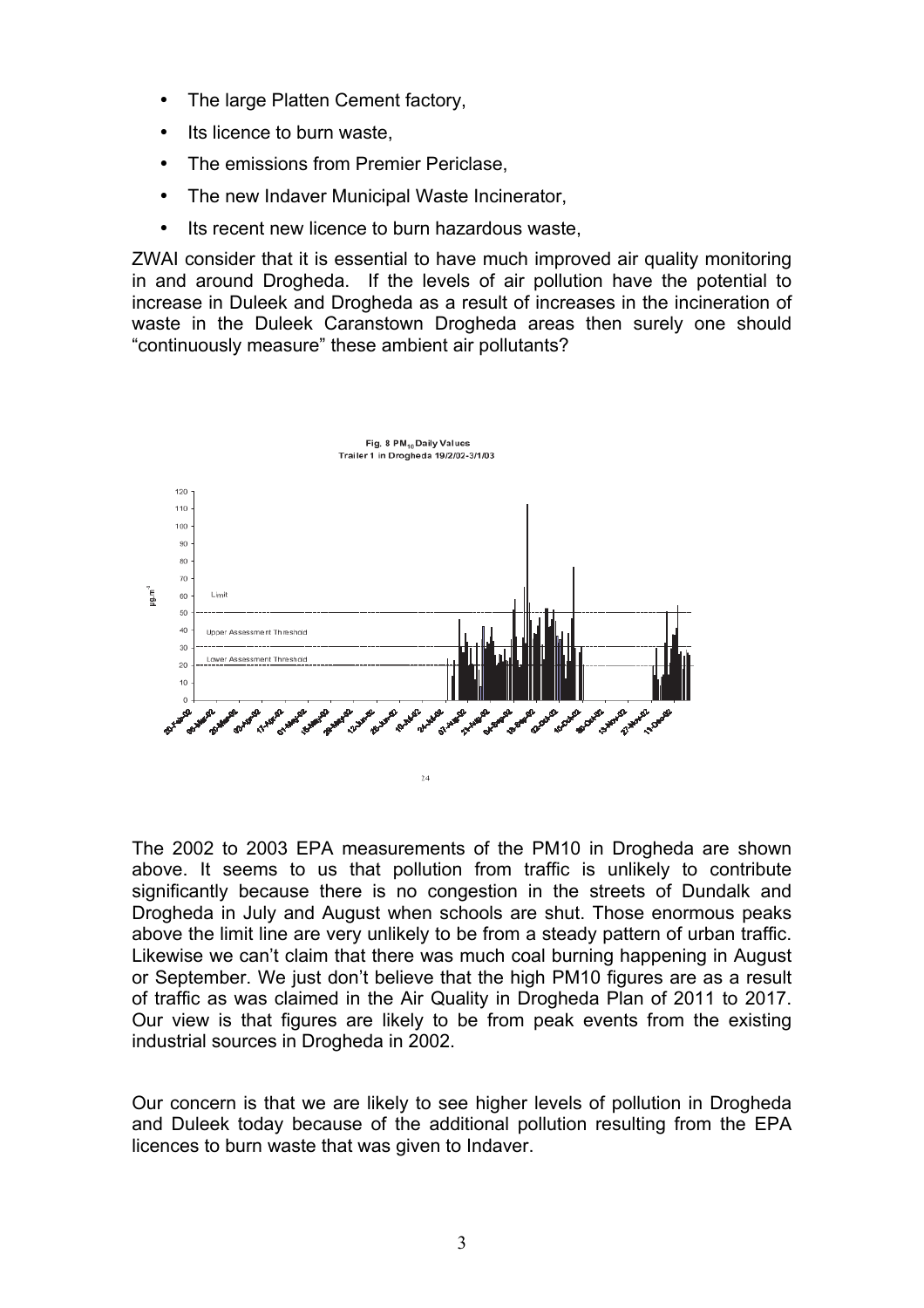According to the EPA website, the Agency manages the national ambient air quality monitoring network. The daily limit for  $PM_{10}$  is 50 ug/m<sup>3</sup>. The limit is deemed breached if more than 35 exceedances occur during the year. The EPA summary for  $PM_{10}$  monitoring throughout the country November 2014 shows the number of exceedances at stations in Ireland based on available data to 30 November 2014. However, there seems to be no monitoring in Drogheda or Duleek.

### **2.3 Increased Emissions to the Atmosphere, and Adverse Impacts on Local Air Quality**

Firstly, burning additional quantities of waste will lead to an increase in emissions to the atmosphere.

These emissions are likely to exacerbate the existing air quality problems in and around the town of Drogheda, located almost directly downwind from the Carranstown Waste-to-Energy facility.

Neither the Agency nor the applicant appears to have taken fully into account the cumulative impacts of emissions to the atmosphere from the Carranstown Waste-to-Energy facility, the adjacent cement production plant, the Premier Periclase plant at Drogheda, and other non-point sources of atmospheric contamination.

The proposed determination by the Agency does not make any reference to the lack of recent air quality monitoring in and around the town of Drogheda; which, if carried out, we believe would show a decline in air quality.

It is our view is that no adequate answers or information on the above matters are being made available from the EPA.

#### **Recommendations:**

- A. That no licence be issued that permits for any additional increase in waste burning by the EPA to Indaver or to the Platin cement factory until Drogheda consistently, reliably and transparently achieves clean air as set out in the most recent EU Directive for Air Quality Standards
- B. In contrast to the first oral hearings for the Carranstown incinerator that any future decisions to issue licences for the incineration of waste be made only after full disclosure and consideration of the most recent EPA ambient air monitoring among the downwind resident population.
- C. That the Finances Charges and Provisions fee of €45,000 in the review licence application be increased very substantially to cover the additional EPA costs for the permanent continuous multiple location ambient air monitoring stations in the Drogheda and Duleek areas.
- D. That wind direction is monitored at the same time and frequency as the sampling of the Ambient Air in Drogheda and Duleek so that the origin of a PM 2.5 or PM10 plume can established.
- E. That the EPA Licence attaching to Indaver, Platin and Premier Periclase will be each amended over the coming years to be consistent with the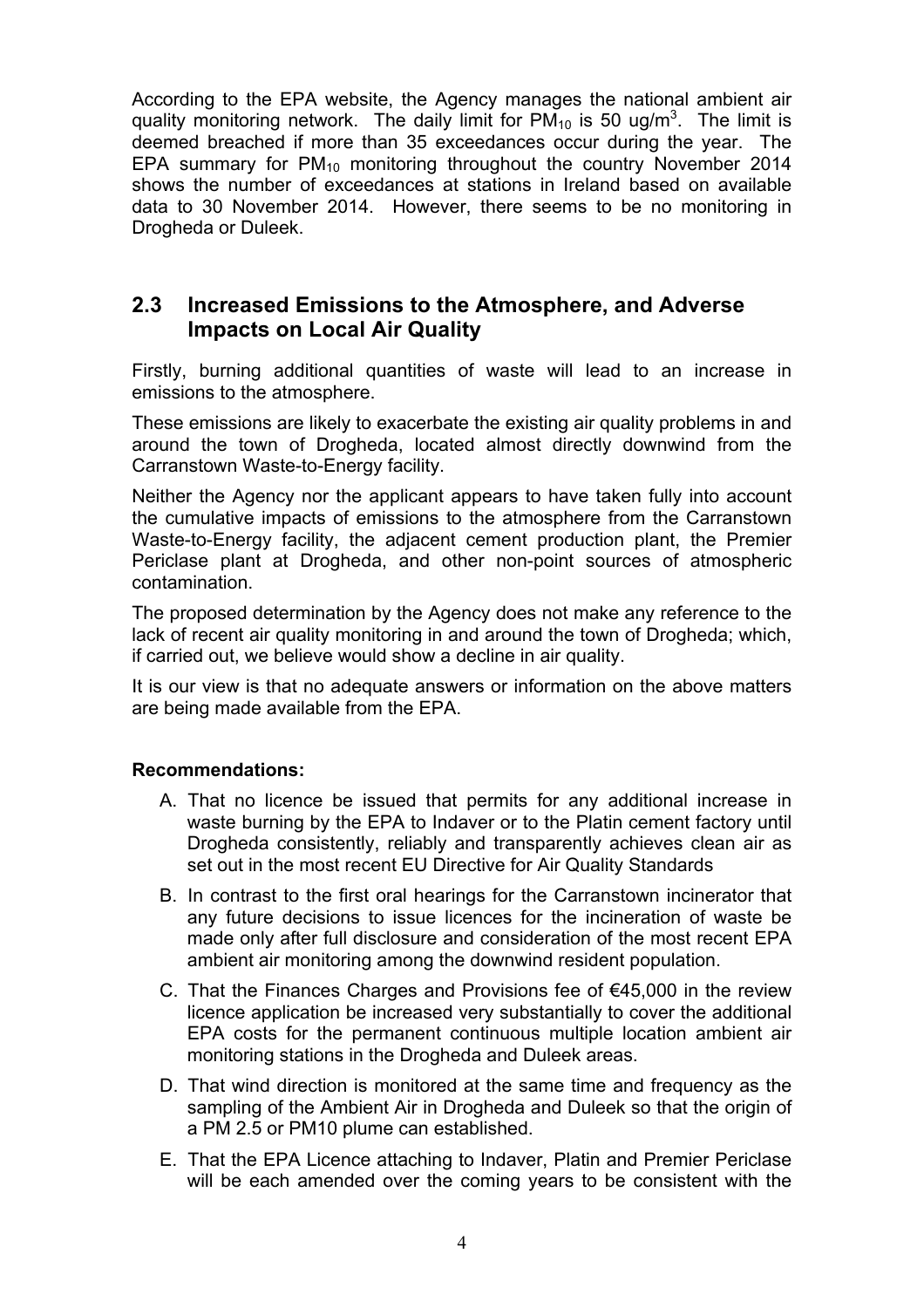pollution indicators and the frequency of monitoring and reporting as detailed in the latest EU DIRECTIVE 2008/50/EC for Ambient Air Monitoring .

- F. We ask that the Indaver Stack Monitoring for PM**10**, PM**2.5** and the other pollutants listed in EU Directive 2008/50/EC be continuously measured every 8 hours and the results made available to the public on line.
- G. We ask that the industry that is producing the pollution which causes exceedances above the limits in the Directive be required to suspend its activities in accordance with Article 24 – 2 of EU DIRECTIVE 2008/50/EC
- H. That the EPA and Louth Local Authorities publish a detailed Air Quality Plan aimed at quickly reducing air pollution in accordance with Article 26 – d. To do so in accordance with- ANNEX XV - Information to be included in the local, regional or national air quality plans for improvement in ambient air quality
- I. That the EPA and Louth Local Authorities publish its Short Term Action Plan to protect children in accordance with Article 24- 4
- J. That the EPA will be responsive to requests to set up permanent monitoring stations in the Drogheda and Duleek areas on foot of the adoption of a motion by Councillors to do so. This will be in accordance with the Air Pollution Act 1987 where local authorities are obliged to take whatever measures they consider necessary to prevent or limit air pollution in their area

### **2.4 Adverse Impacts on Public Health, and Concerns raised by Drogheda Borough Council**

Two of the questions that concern people living in the shadow of large industrial sources of pollution such as incinerators are:

- Is the pollution level increasing in my community and is it harming my long term health?
- Will the various sources of the pollution be effectively identified?
- Will an effective action plan be put in place to reduce all the sources of Drogheda's Ambient Air Pollution?
- Will anybody be held to account if people become sick?

ZWAI and others have made various submissions over the years on the longterm health concerns with regard to the incineration of waste and still have serious concerns in this regard. We submitted "The Health Effects of Waste Incinerators" -- 4th Report of the British Society for Ecological Medicine.

We asked Vyvyan Howard Professor of Bioimaging, Centre for Molecular Biosciences, University of Ulster to also make a presentation on the health effects of micro particle pollutants from incinerators at one of the oral hearings in Drogheda.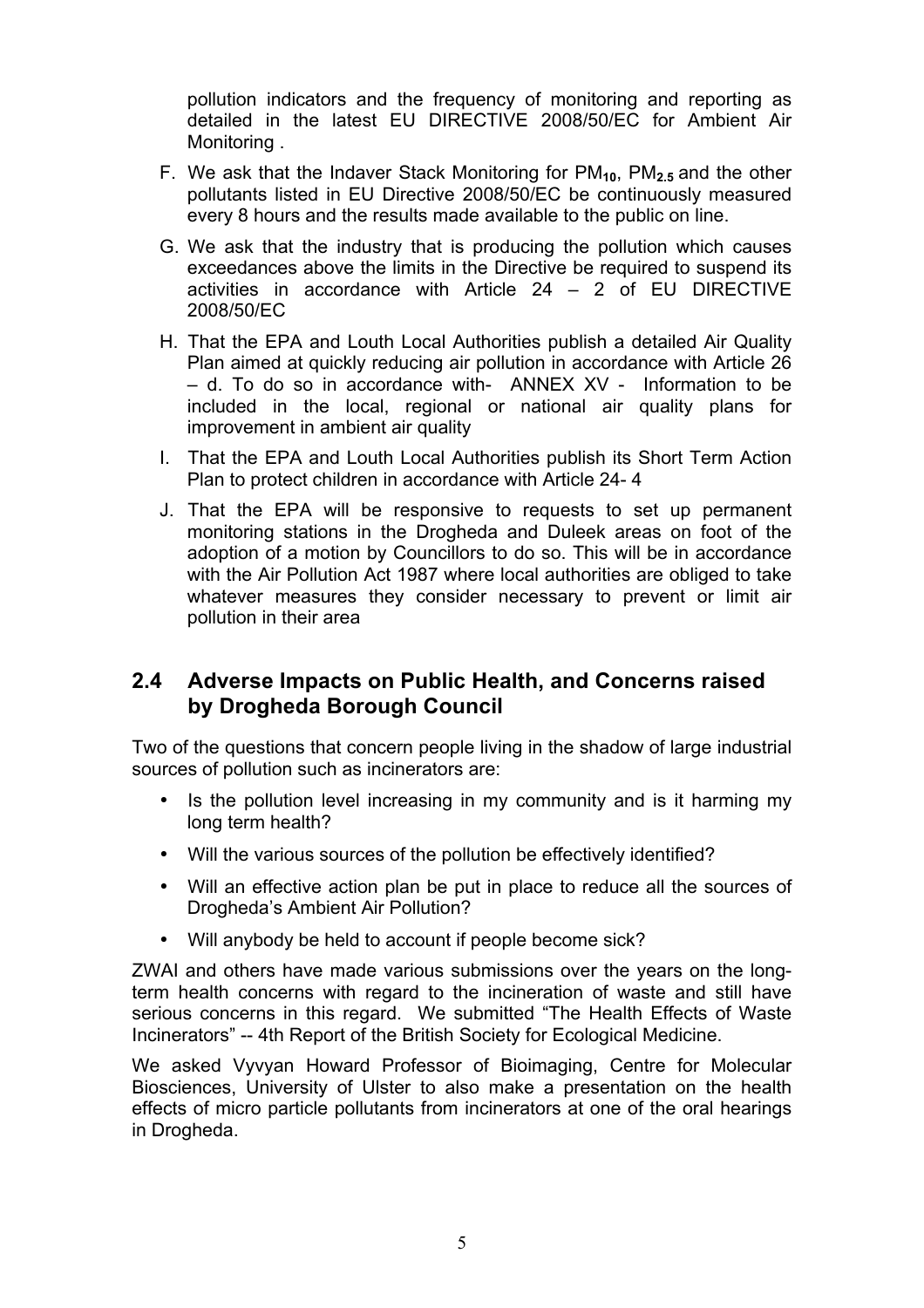Neither the Agency nor the applicant appears to have taken fully into account the adverse health effects of these emissions, and particularly the effect of PM**<sup>10</sup>** and PM2.5 particulates emitted by the Carranstown Waste-to-Energy facility.

Directive 2008/50/EC on Ambient air quality and cleaner air for Europe states as follows

*Fine particulate matter (PM2,5) is responsible for significant negative impacts on human health. Further, there is as yet no identifiable threshold below which PM2,5 would not pose a risk. As such, this pollutant should not be regulated in the same way as other air pollutants. The approach should aim at a general reduction of concentrations in the urban background to ensure that large sections of the population benefit from improved air quality.*

There can be therefore no doubt that there is potential for long term health problems arising from the emissions when burning a wide variety of household and hazardous waste; because of the very wide toxic chemical cocktail that will attach to micro fine particle such as PM 2.5 and PM 1 from a waste burning incinerator stack.

The Agency's proposed determination fails to address the concerns of ZWAI and others that more frequent and intensive air quality monitoring around the town of Drogheda (and in the vicinity of the cluster of industrial plants in the Carranstown-Drogheda region) is urgently needed, and has been identified by Drogheda Borough Council as a requirement to enable the Council to prepare an Air Quality Management Plan in accordance with the Council's decision made on 03 March 2014.

Neither the Agency nor the applicant appears to have applied the Precautionary Principle when considering these potential adverse health effects on the local population; and the Agency has not taken the Precautionary Principle into account when making its decision to issue the proposed determination.

We therefore ask that the Indaver stack monitoring for PM10 and PM 2.5 should be continuous over the full year and be carried out and reported to the public in 8 hour intervals.

Under Article 26 of DIRECTIVE 2008/50/EC it states "*Member States should lay down rules on penalties applicable to infringements of the provisions of this Directive and ensure that they are implemented. The penalties should be effective, proportionate and dissuasive*." Will the EPA licence requirements for stack monitoring and reporting under the proposed new licence provide enough evidence to support legal proceedings for environmental pollution?

Under Article 19 of DIRECTIVE 2008/50/EC it states: "*Action plans should be drawn up indicating the measures to be taken in the short term where there is a risk of exceedances of one or more alert thresholds in order to reduce that risk and to limit its duration. When the risk applies to one or more limit values or target values, Member States may, where appropriate, draw up such short-term action plans*"…..What Action Plan will be recommended in the likely scenario that the measurements of PM10 and PM 2.5 in Drogheda are breaching the limits?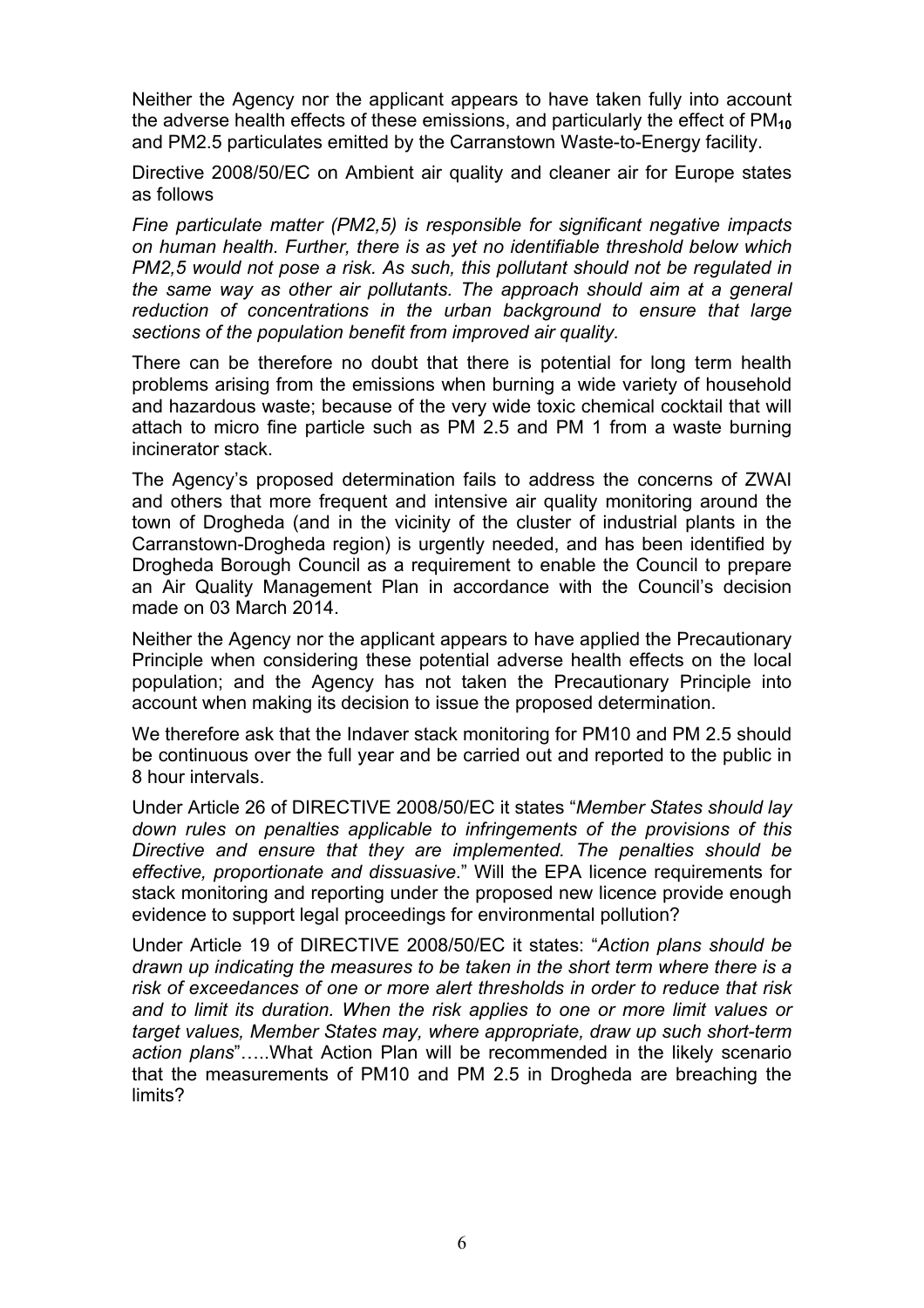#### **2.5 Failure to Consider the European Waste Hierarchy and the Use of Portion of the Wastes to be Incinerated as a Refuse Derived Fuel**

Given that the existing waste intake and the proposed additional waste intake contain significant quantities of organic substances which could be more appropriately dealt with by composting or anaerobic digestion, it is our submission that the application by Indaver, and the Agency's proposed decision, would result in a significant quantity of wastes being dealt with by a process which is lower down in the European Waste Hierarchy.

Having considered the categories of waste to be incinerated, it is our submission that a substantial proportion of these wastes could easily be treated to produce Refuse Derived Fuel (RDF), additional quantities of which could be burned as an auxiliary fuel in one or more of several cement production plants, thereby displacing fossil fuels by a sustainable source of heat, and contributing to a reduction in Ireland's greenhouse gas emissions.

Having further considered the categories of waste to be incinerated, and the quantities of energy to be generated per tonne of waste accepted, there is no doubt that the proposed additional quantities of waste would result in a downgrading of the facility from "recovery" (i.e., a designated waste-to-energy plant) to "disposal" (i.e., no more than an incinerator for the partial destruction of waste); and we submit that this would be a retrograde step in Ireland's overall waste management policy, and should therefore be neither permitted nor condoned by the Agency.

## **2.6 Requirements of the Stockholm Convention**

Incineration of additional quantities of waste must necessarily result in Ireland's failure to comply with the requirements of the Stockholm Convention, a point which we made in our earlier submission to the Agency, and which was examined by the Agency's inspector in his report, but which we still consider to be an important issue to be resolved.

## **2.7 Unreasonably short Consultation Period that also clashed with Christmas**

ZWAI considers that it was unreasonable of the EPA to ask that people would work over the Christmas holiday period in order to submit an objection to the above proposed determination.

To receive a letter of notice on the first days of December and to ask for objections to be submitted by 05 January is unreasonable and contrary to any effort to involve effective public consultation. We suggest that it would have been possible for the Agency to delay the start of the consultation process until early February 2015, in order to comply with the consultation period set out in the present legislation.